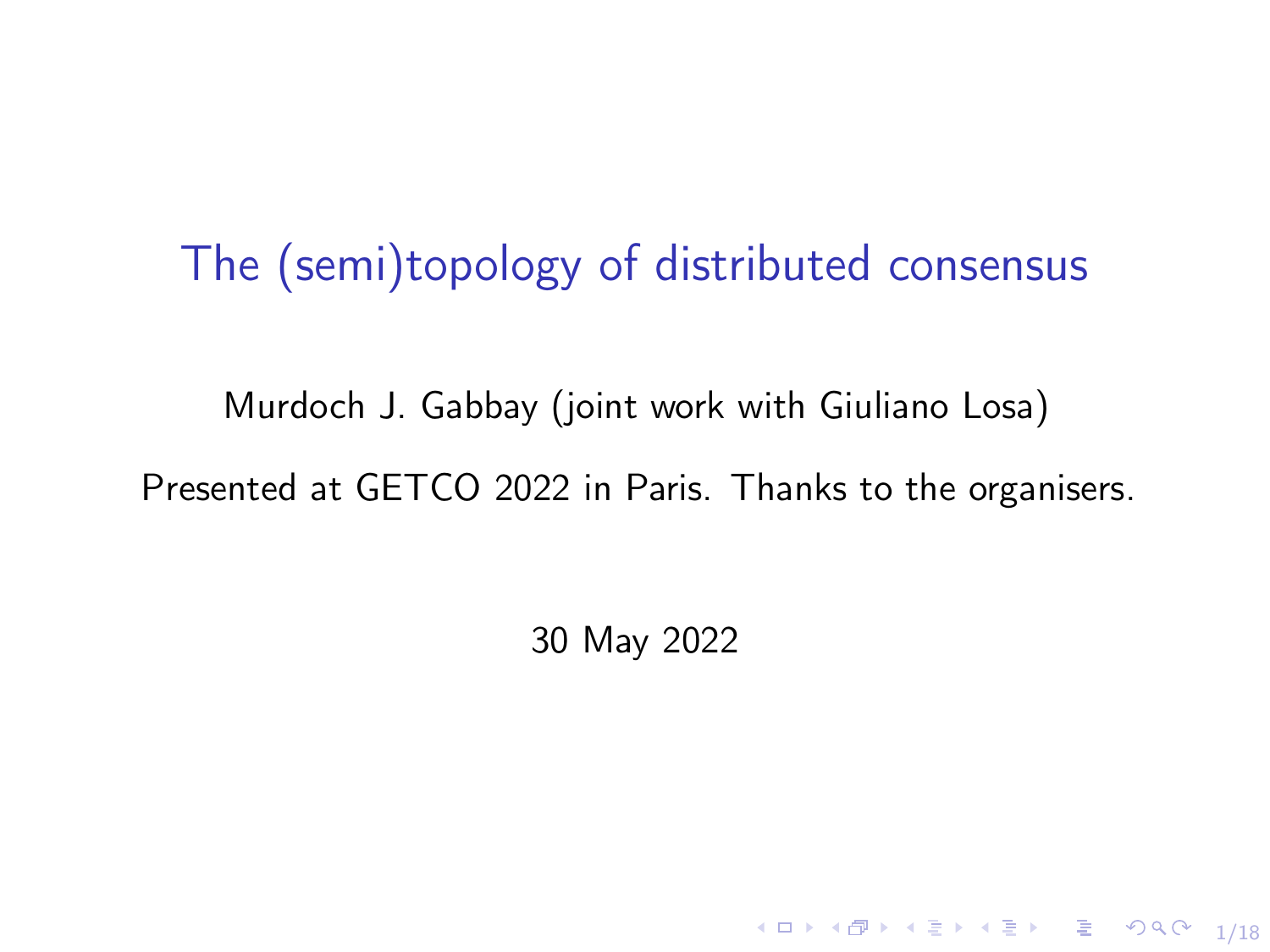# Definition of a semitopology

Definition. A semitopology is a pair  $(P, OpenCpow(P))$  of

- $\blacktriangleright$  a nonempty set of points and
- $\triangleright$  a set of open sets that contains P and is closed under (possibly infinite, possibly empty) unions.

Think: "topology, minus the condition that finite intersections of opens are open".



[\(Image credit: Wikipedia.\)](https://commons.wikimedia.org/w/index.php?curid=3437020)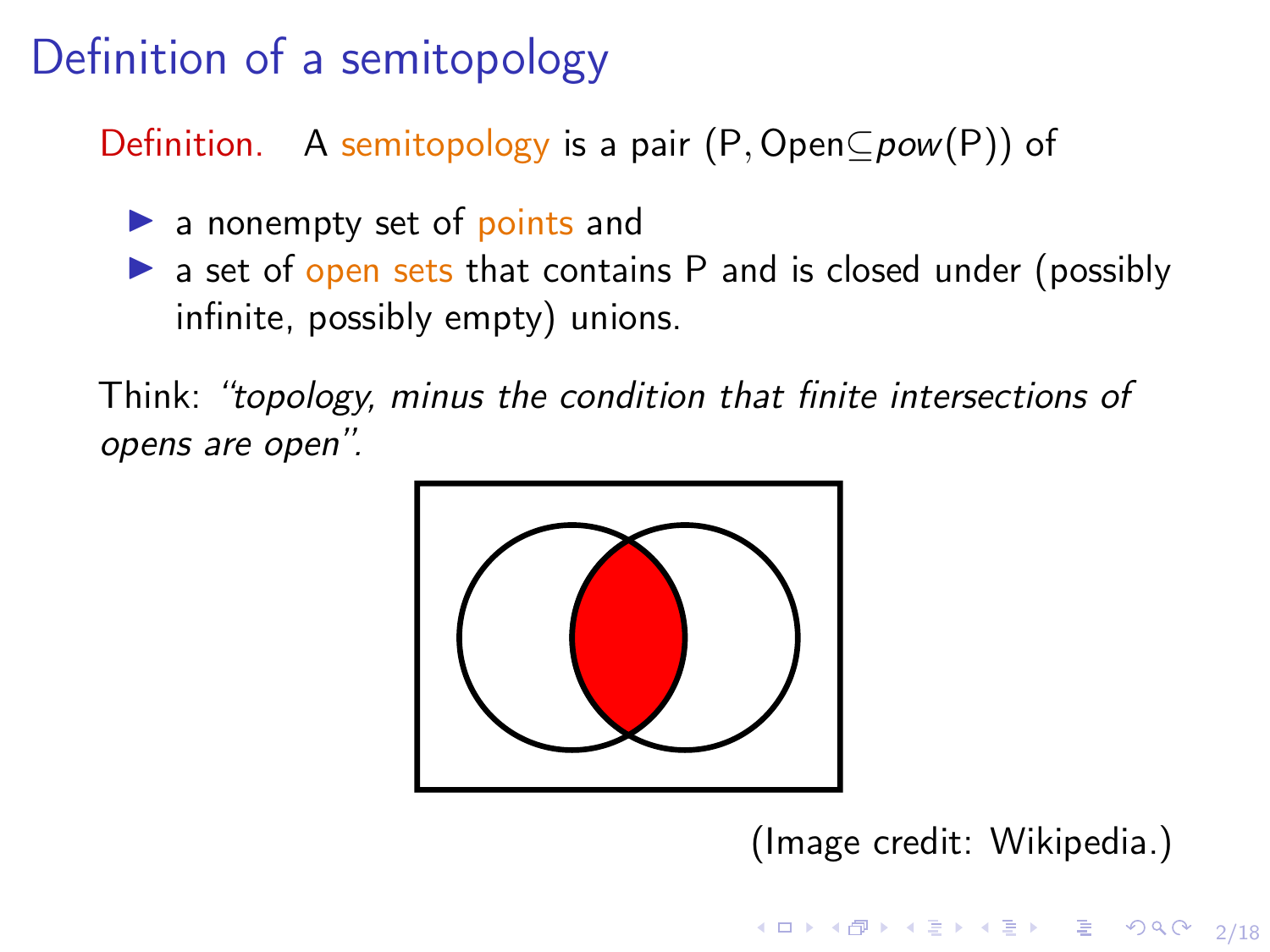Many definitions transfer smoothly . . .

#### Definition. Notions of

 $\triangleright$  closure of  $C \subseteq P$  — when  $C = P \setminus O$  for  $O \in$  Open — and ightharpoontinuity of  $f : P \to P'$  — inverse image of open set is open,

4 ロ ▶ 4 레 ▶ 4 로 ▶ 4 로 ▶ 그로 → 9 Q O + 3/18

- or in symbols:  $f^{-1}(O')\in \mathsf{Open}$
- can be defined as usual on semitopologies.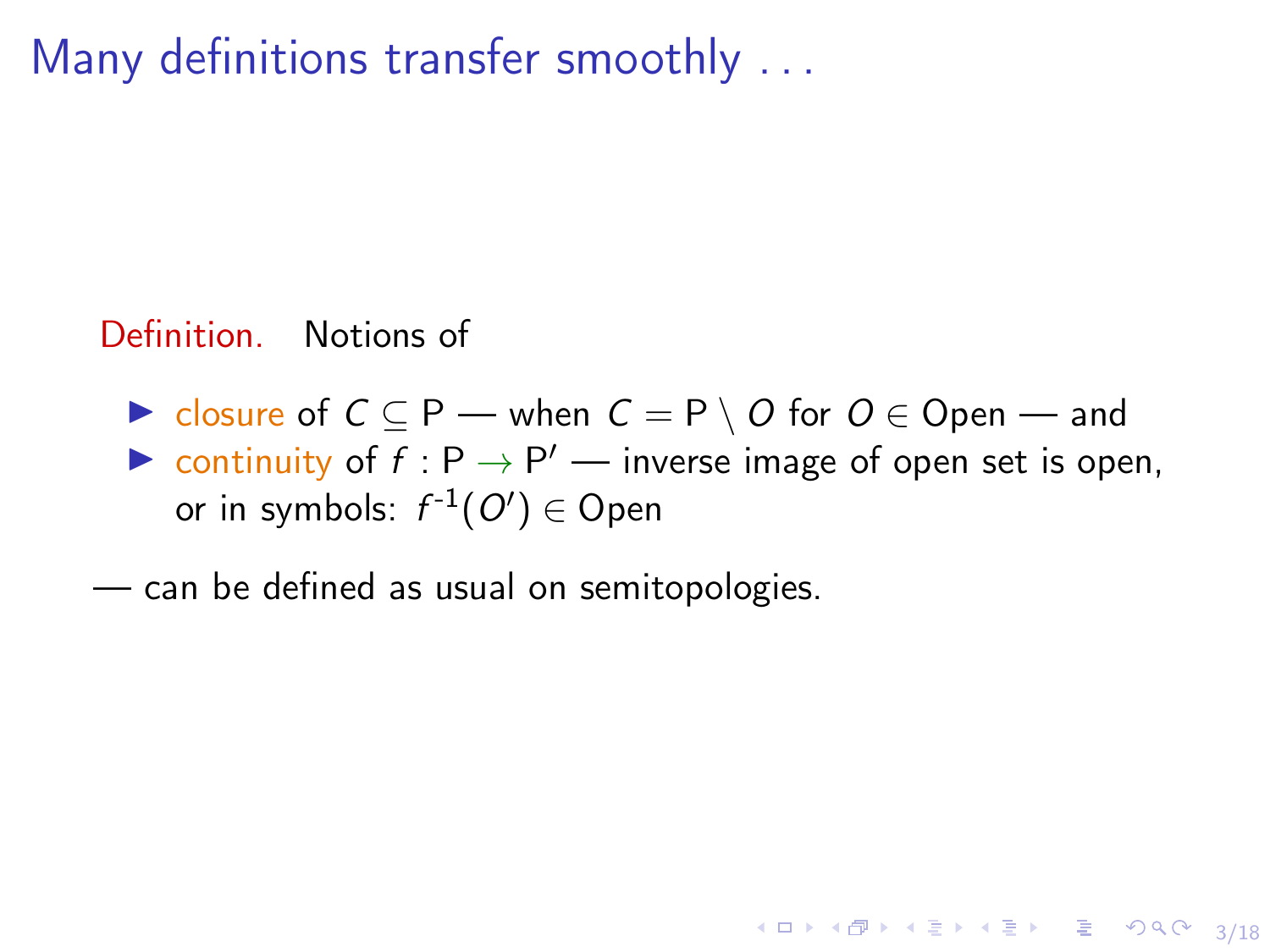## . . . and there are differences too

In a topology, a *minimal* open neighbourhood of  $p$  is also *least*: any two minimal open neighbourhoods of  $p$  can be intersected to get an open neighbourhood included in both, hence by minimality they are equal.



In a semitopology,  $p$  may have more than one minimal open neighbourhood, since their intersection need not be a (smaller) open neighbourhood.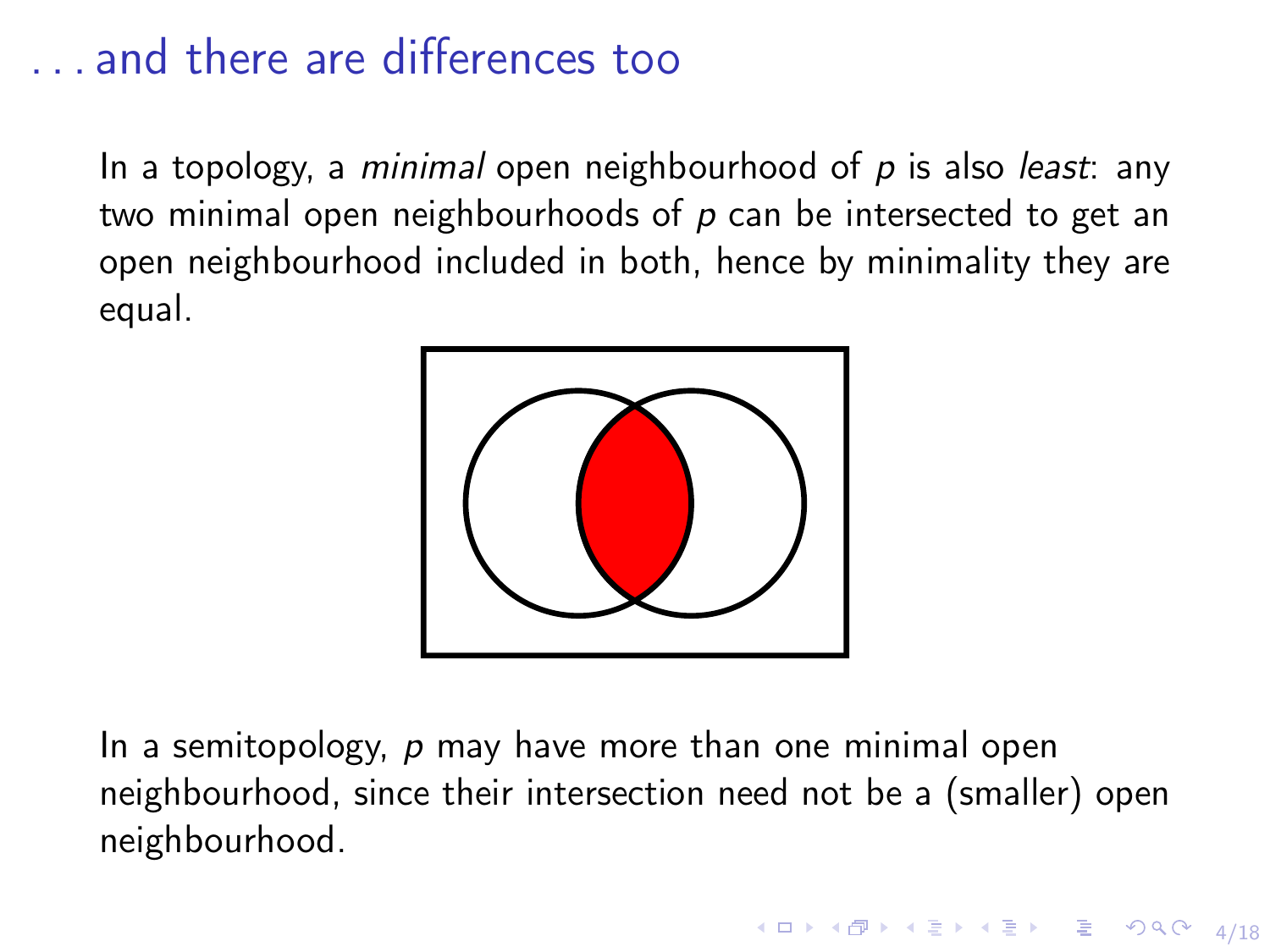### Relevance to distributed consensus

Interpret  $p \in P$  as participants in a distributed algorithm. Interpret an open neighbourhood  $p \in O \in$  Open as a *quorum* sufficient for progress to be made.

Consensus schemes like 'decision by majority vote' or 'decision by 2/3 majority' give rise to semitopologies as follows:

- A finite set P has the majority semitopology, where  $O \subseteq P$  is open when O contains at least half of the elements of P.
- $\triangleright$  A finite set P has the supermajority semitopology, in which  $O \subseteq P$  is open when O contains 2/3 of the elements of P.

These semitopologies are not topologies:  $O \cap O'$  need not be open.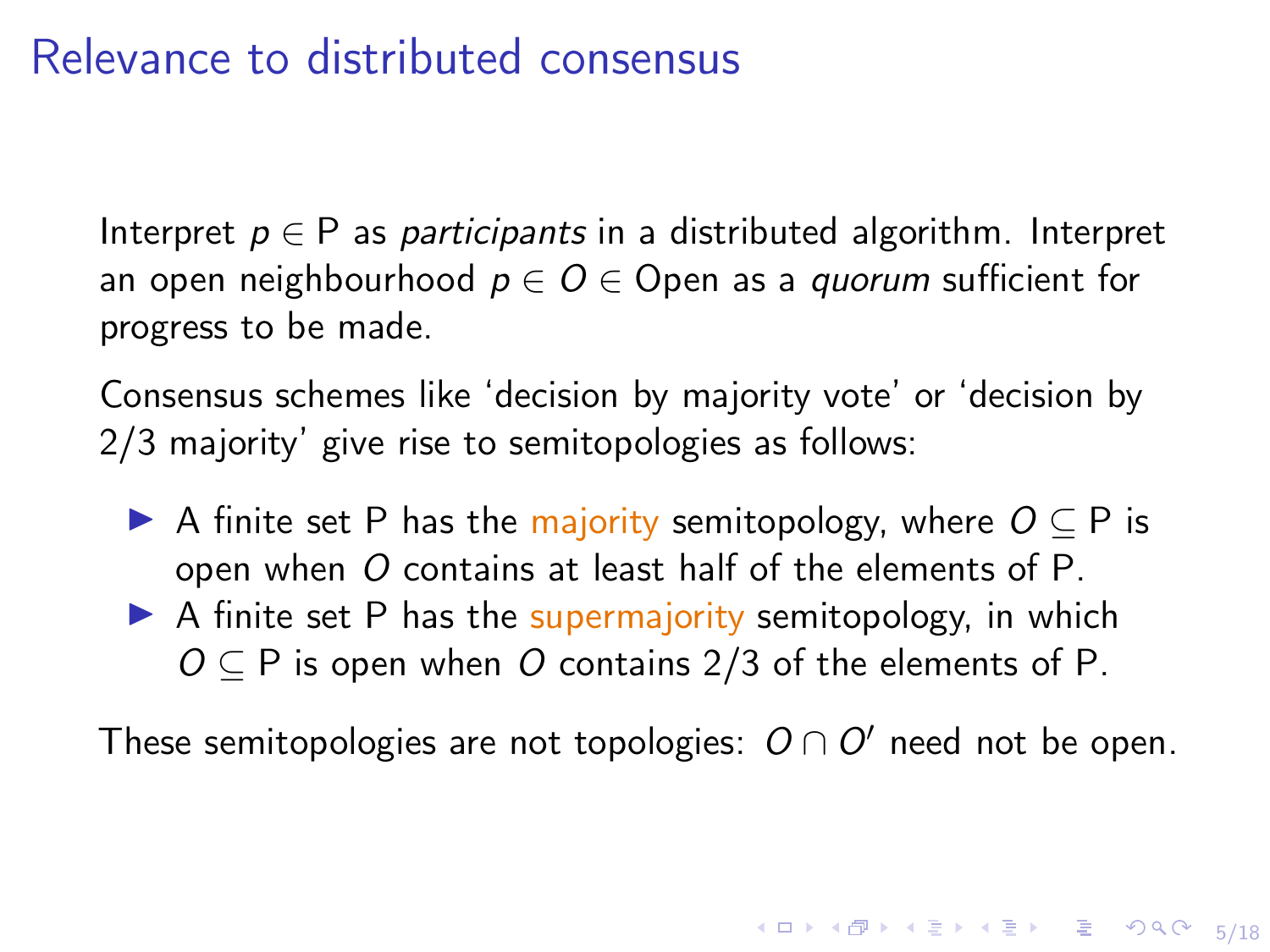## Semitopologies are *local*

Many consensus algorithms are *homogeneous*, meaning they determine a quorum to agree on a value v by a generalised quantifier referring to a global property:

 $\triangleright$  Voting power is given by whoever has the most X, where  $\triangleright$   $X =$  'tokens', or 'computational power', ...

Such globality is expensive, for two reasons:

- $\triangleright$  Distributed algorithms are naturally local, by definition: a global  $X$  can be inferred but not immediately locally computed.
- $\triangleright$  Deciding a global condition itself requires consensus, but if consensus is the thing we are trying to determine then this adds layers of complexity and iteration and invites attack: we have to agree on who has most  $X$ , before we can agree to agree on v!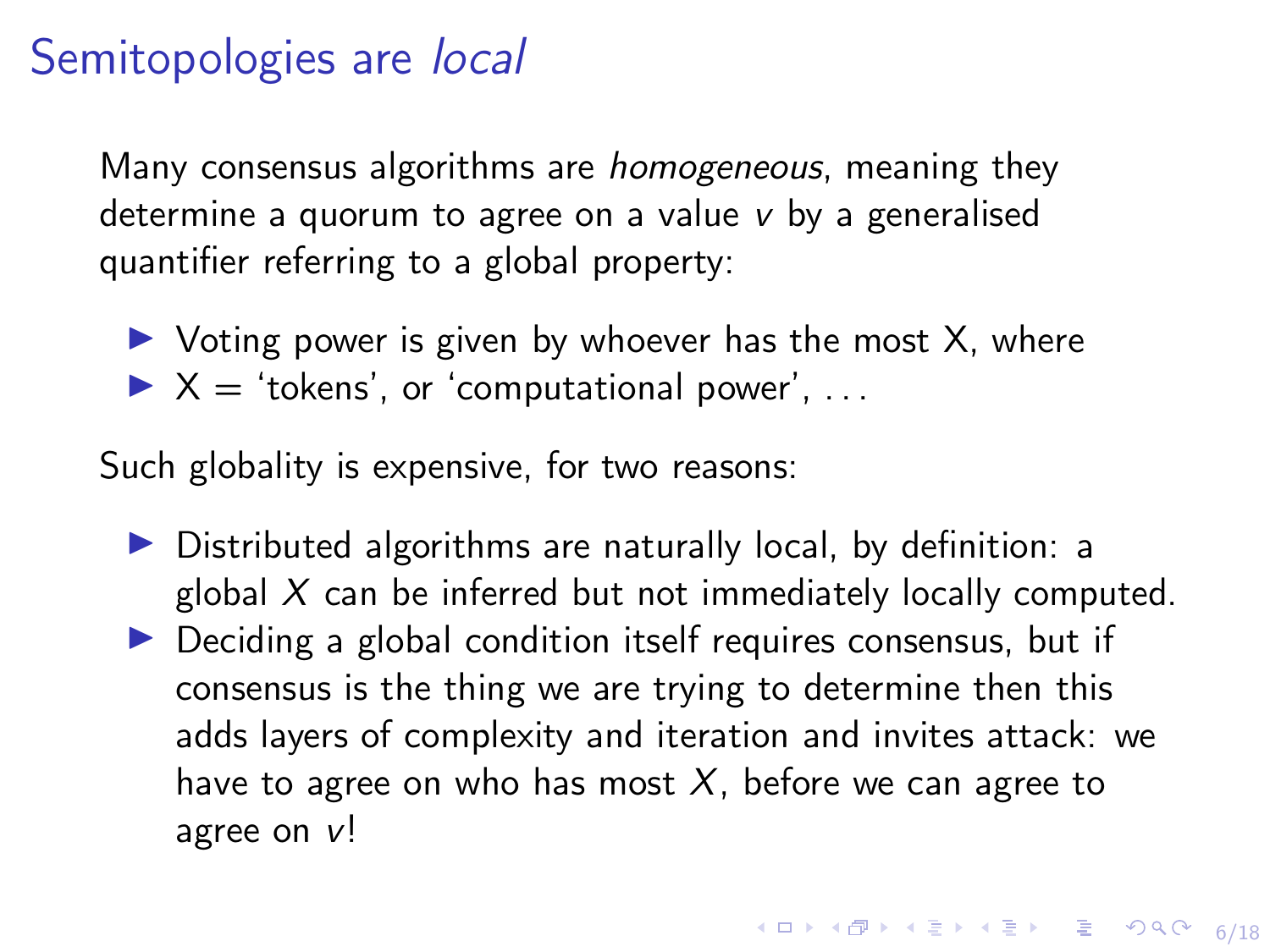Semitopologies are a natural framework for local or heterogeneous distributed systems. For example:

- $\triangleright$  P is a graph G and opens are generated by a local supermajority, this being any  $p$  along with  $2/3$  of its immediate neighbours.
- $P = N \times N$ , and opens are unions of rows and columns.

I will now pull some maths out of this deceptively simple setup, so get ready for some technical slides!

4 ロ ▶ 4 레 ▶ 4 로 ▶ 4 로 ▶ 그로 → 9 Q Q → 7/18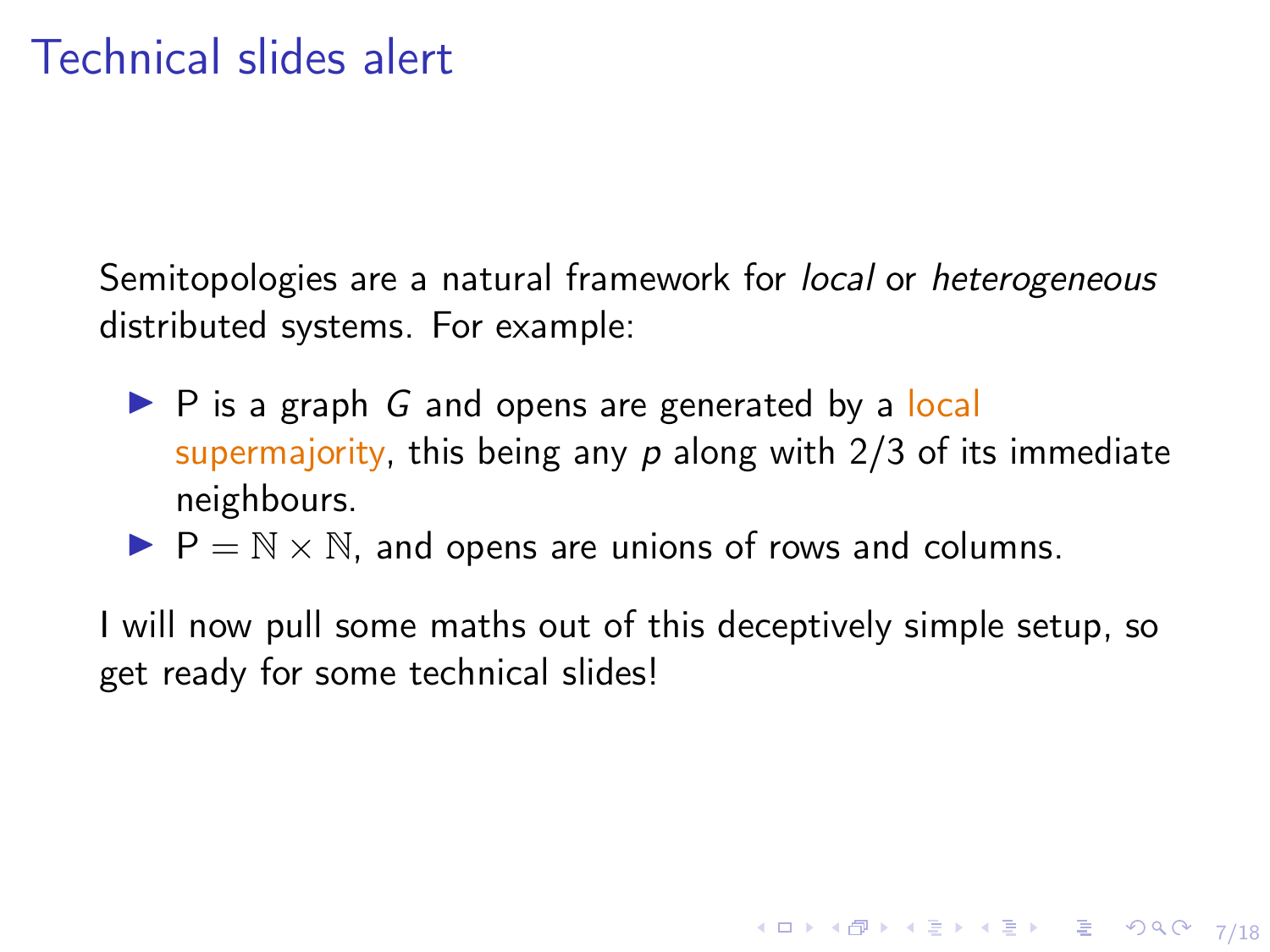Intertwined points: the anti-Hausdorff property

Notation. Write  $O \nvert O'$  when  $O \cap O' \neq \emptyset$ .

Note: we can write the Hausdorff property as saying for every  $p\neq p^{\prime}\in\mathsf{P}$  that

 $\exists O,O' \in \mathsf{Open}.(p \in O \land p' \in O') \land \neg(O \between O').$ 

Definition. Call  $p$  and  $p'$  intertwined and write  $p \nmid p'$  when

$$
\forall O, O' \in Open.(p \in O \land p' \in O') \Rightarrow O \veeset O'.
$$

In words:  $p \nmid p'$  when all their open neighbourhoods intersect. Think of  $p \nmid p'$  as the essence of anti-Hausdorff.

Note: we can impose a metric on (P, Open) where  $|p, p'|$  is the least i such that  $p \between p_1 \between p_2 \cdots \between p_i \between p'_i$ , or  $\omega$  if no such chain exists. A space is Hausdorff when the metric is trivial: points are either 0 or  $\omega$  apart.)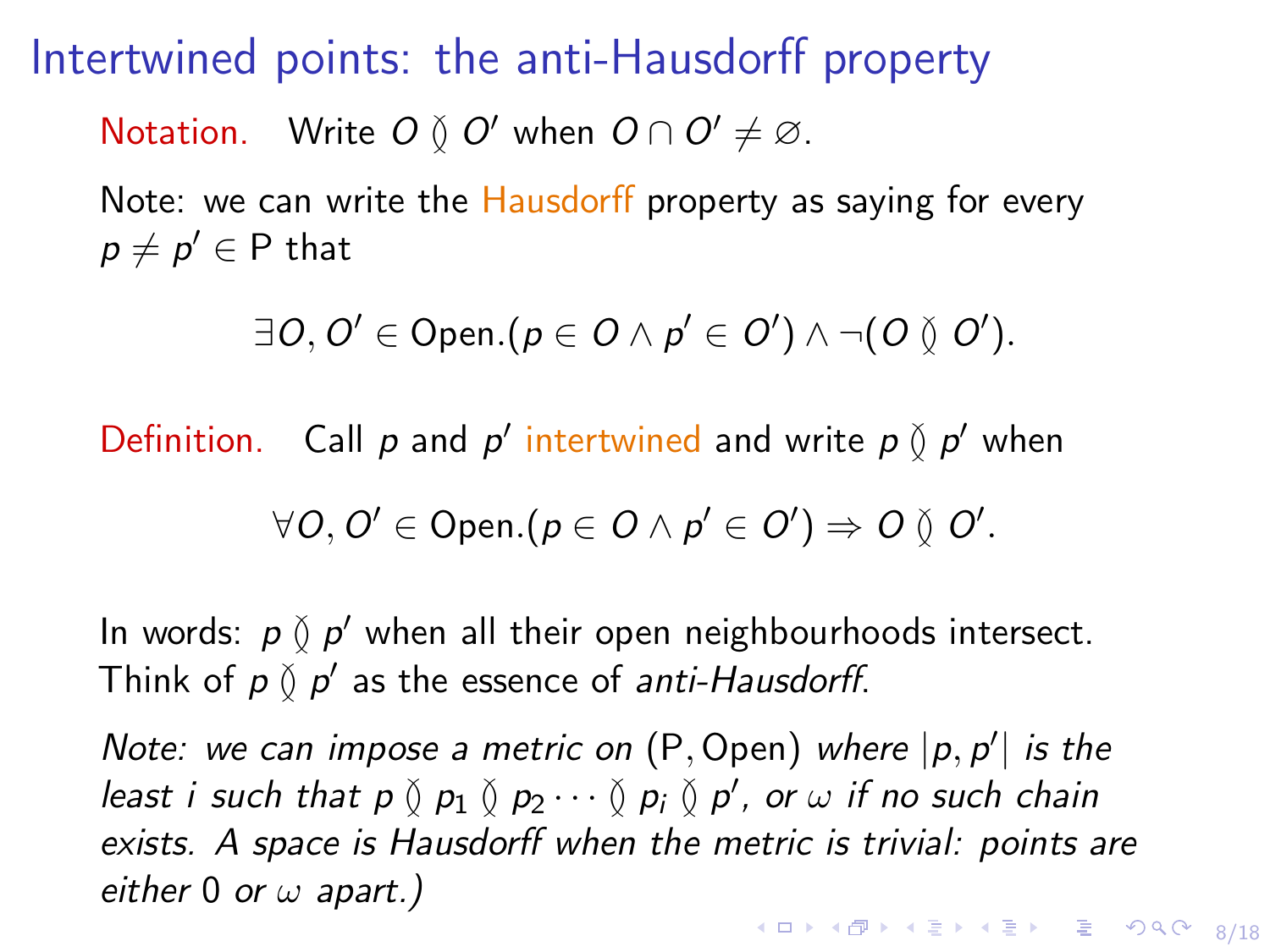## (Continuous) value assignments

Fix a set of *values* Val and give it the discrete semitopology (Val, pow(Val)) in which  $\{v\}$  is open for every  $v \in$  Val.

Call  $f: P \to \text{Val}$  a value assignment: fix some continuous value assignment  $f$  and some participant  $p$ . Then:

$$
\blacktriangleright f^{-1}(f(p)) \in \mathsf{Open}.
$$

A quorum of points agree with p on its value  $f(p) \in$  Val.

Lemma. If  $p \nsubseteq p'$  then  $f(p) = f(p')$ . Proof.  $p \in f^{-1}(f(p))$  and  $p' \in f^{-1}(f(p'))$  are open (by continuity), so intersect.

Corollary 1. Continuous value assignments agree between intertwined points.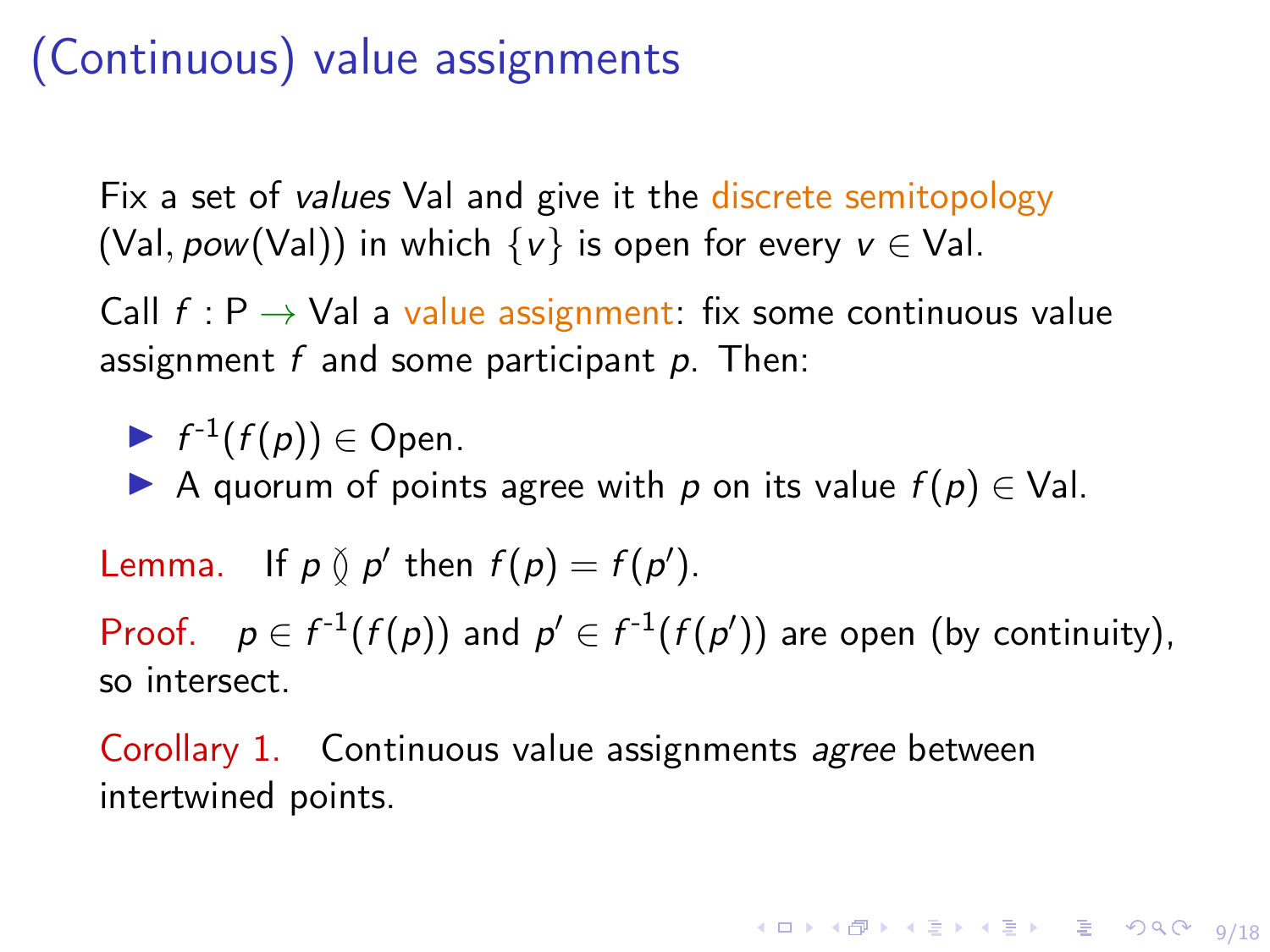## Transitive sets

#### Definition. Call  $S \subseteq P$  transitive when

$$
\forall O, O' \in \mathsf{Open}.O \mathbin{\&} S \mathbin{\&} O' \Rightarrow O \mathbin{\&} O'.
$$

Call S a transitive and open set a topen set.

Lemma 1. S is topen  $\Leftrightarrow$  all its points are pairwise intertwined  $(\forall p, p' \in S. p \vee p')$ .

Proof. Suppose S is topen and  $p, p' \in S$  and  $p \in O$  and  $p' \in O'$ . Then  $O\between S\between O'$  and so  $O\between O'$ . Conversely, if all points are pairwise intertwined and  $O\between S\between O'$  then  $\rho\in O$  and  $\rho'\in O'$  for  $p, p' \in S$  and so  $O \between O'$ .

Lemma 2.  $\;$   $\;$   $\;$  is a set of pairwise intersecting topens  $\Rightarrow$   $\cup$   $\;$   $\;$  is topen.

Proof. O  $\emptyset \bigcup S \emptyset O'$  implies (wlog) O  $\emptyset$  S  $\emptyset$  S'  $\emptyset$  O' for some  $S, S' \in \mathcal{S}$ , and by transitivity  $O \between O'.$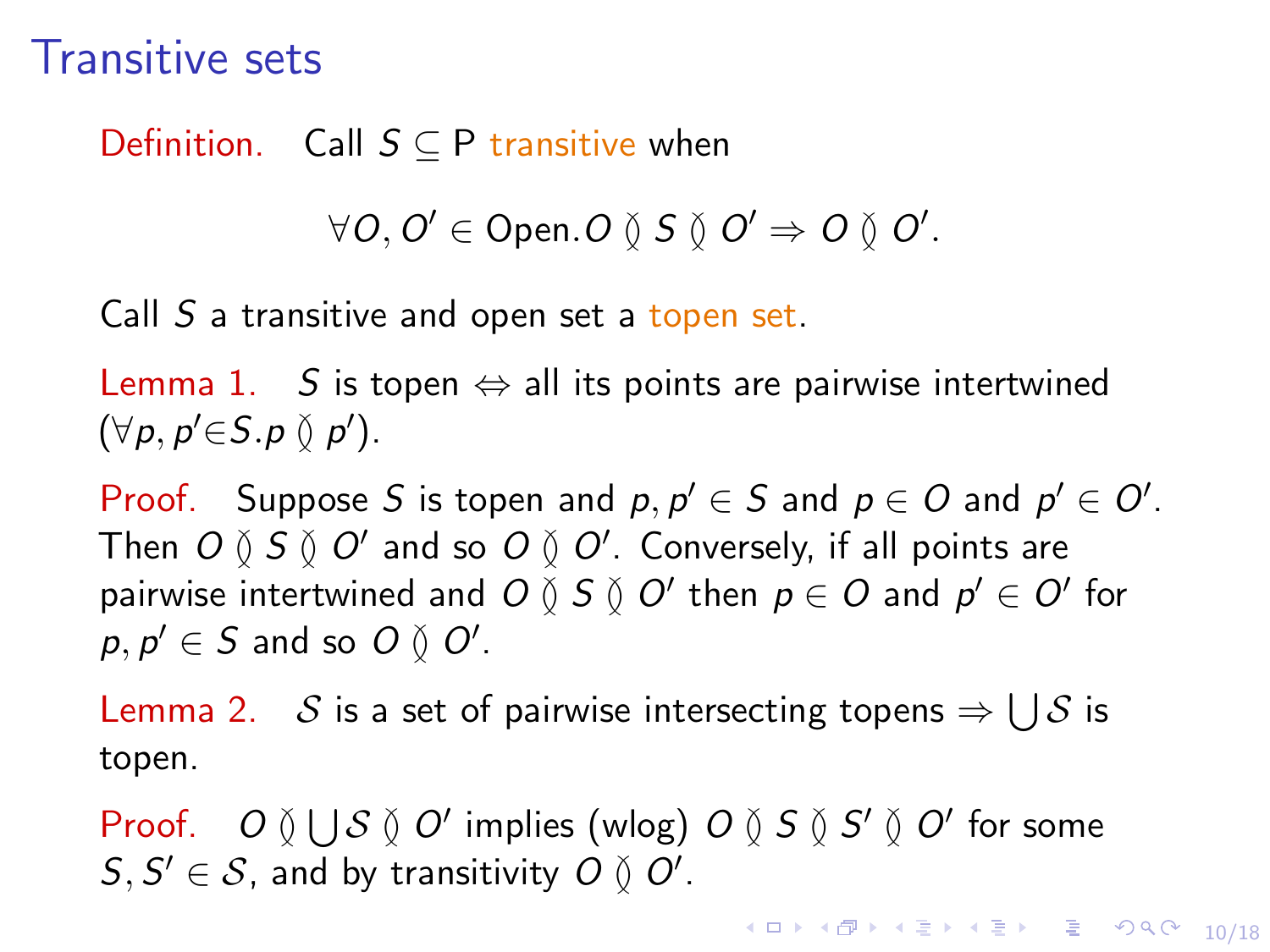# The fundamental theorem

#### Theorem 1.

- 1. Any semitopology (P, Open) partitions into disjoint maximal topen sets (plus isolated points), and
- 2. continuous value assignments are constant on each partition.

#### Proof.

By Lemma 2, if topen S and S' intersect then  $S \between S'$  is topen. Also using Lemma 2, an increasing chain  $S_0 \subset S_1 \subset \ldots$  of topens is topen. The partitioning follows.

Continuous value assignments are constant from Lemma 1 (all points intertwined) and Corollary 1 (value assignment is constant on intertwined points).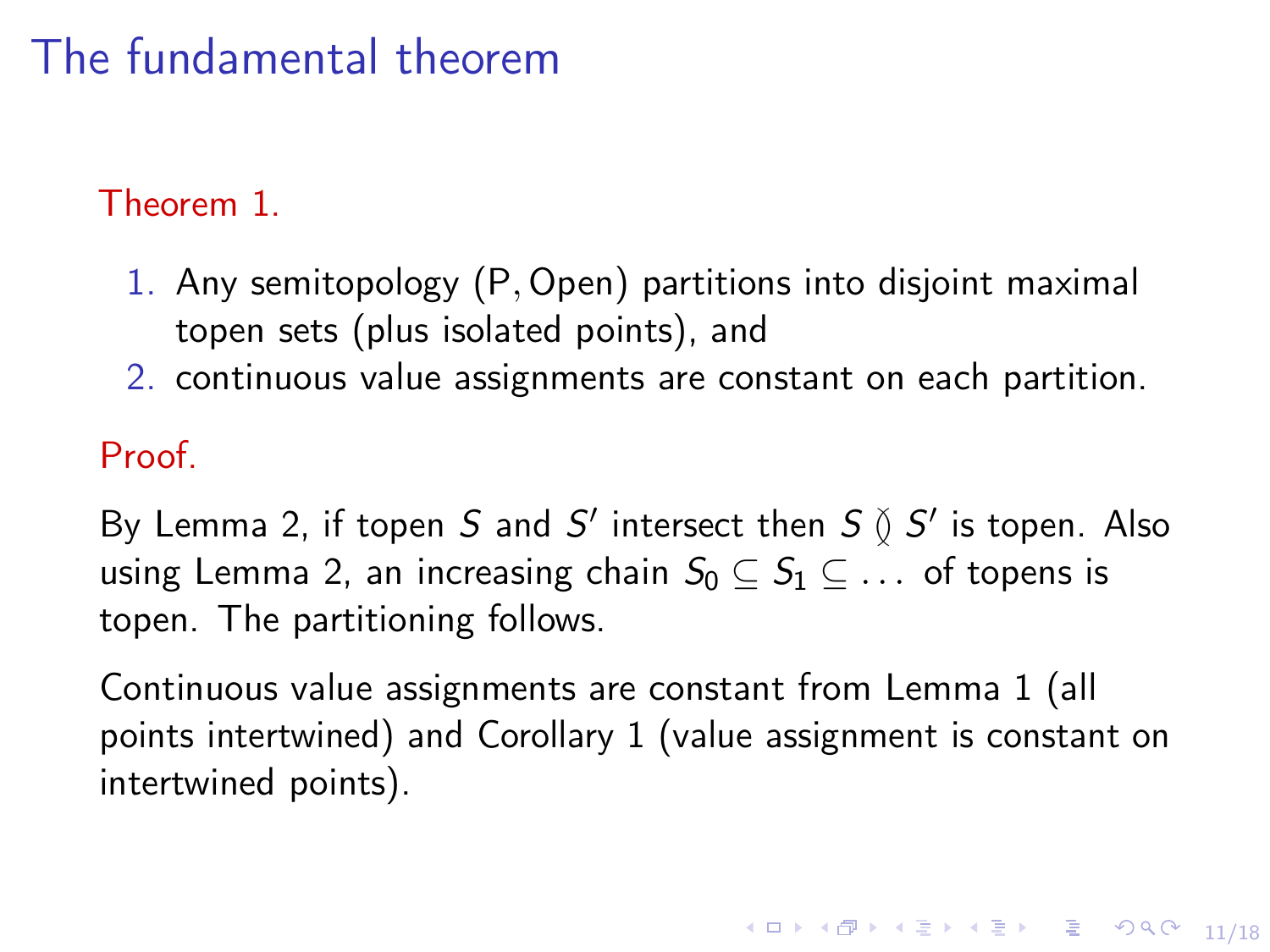## Theorem  $1 =$  consensus

Theorem 1 provides a high-level account of consensus, in 3 easy steps:

- 1. Let participants make local choices about who they trust.
- 2. Derive a semitopological notion of quorum from these local choices by taking suitable unions (for details see witness functions, below).
- 3. Compute locally continuous value assignments.

Theorem 1 guarantees that the system will self-organise into a partition of maximal topens on which local consensus is guaranteed.

Note how this is reminiscent of real life organises itself into communities with (literally) shared values.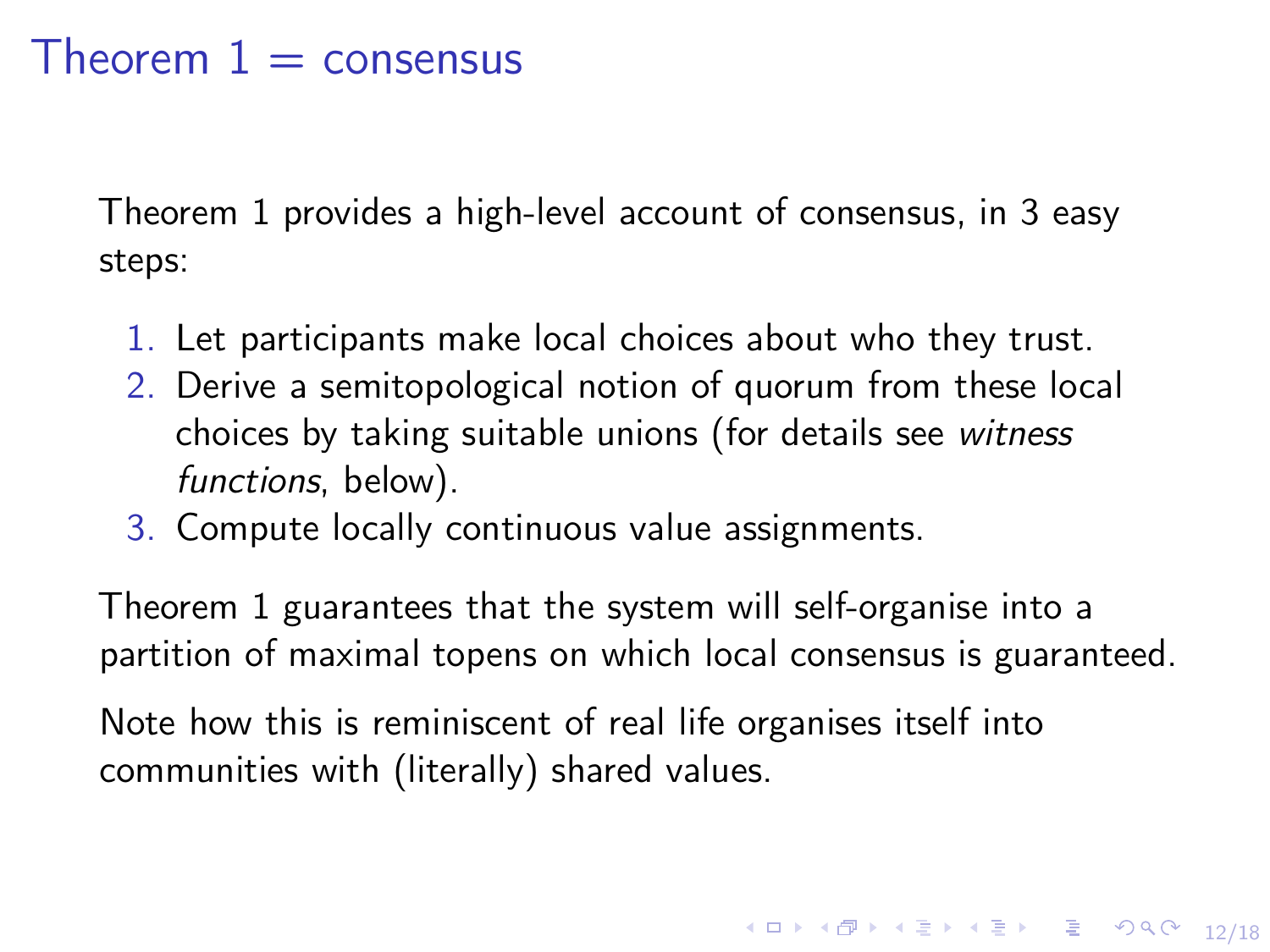## Why infinities matter, even in a finite world

Computer systems are finite, but this is (perhaps surprisingly) no reason to assume (P, Open) is finite:

- A participant  $p \in P$  sees only a local portion of the universe: as far as  $p$  is concerned, P may be unbounded. Thus, a distributed algorithm running at  $p$  must behave as if  $P$ might be infinite. (Similarly we have only a finite view of  $\pi \in \mathbb{R}$ , but we behave as if a perfect circle exists.)
- $\triangleright$  Hostile participants may be free to join the network and tell arbitrary lies. Thus, the system may appear arbitrarily large, due to input from hostile players, even if physically it is smaller. Thus, algorithms must be resilient and terminating even on potentially hostile, potentially nonterminating inputs.

A theory of infinite semitopologies is therefore relevant even if we can only realise finite approximations in the real world.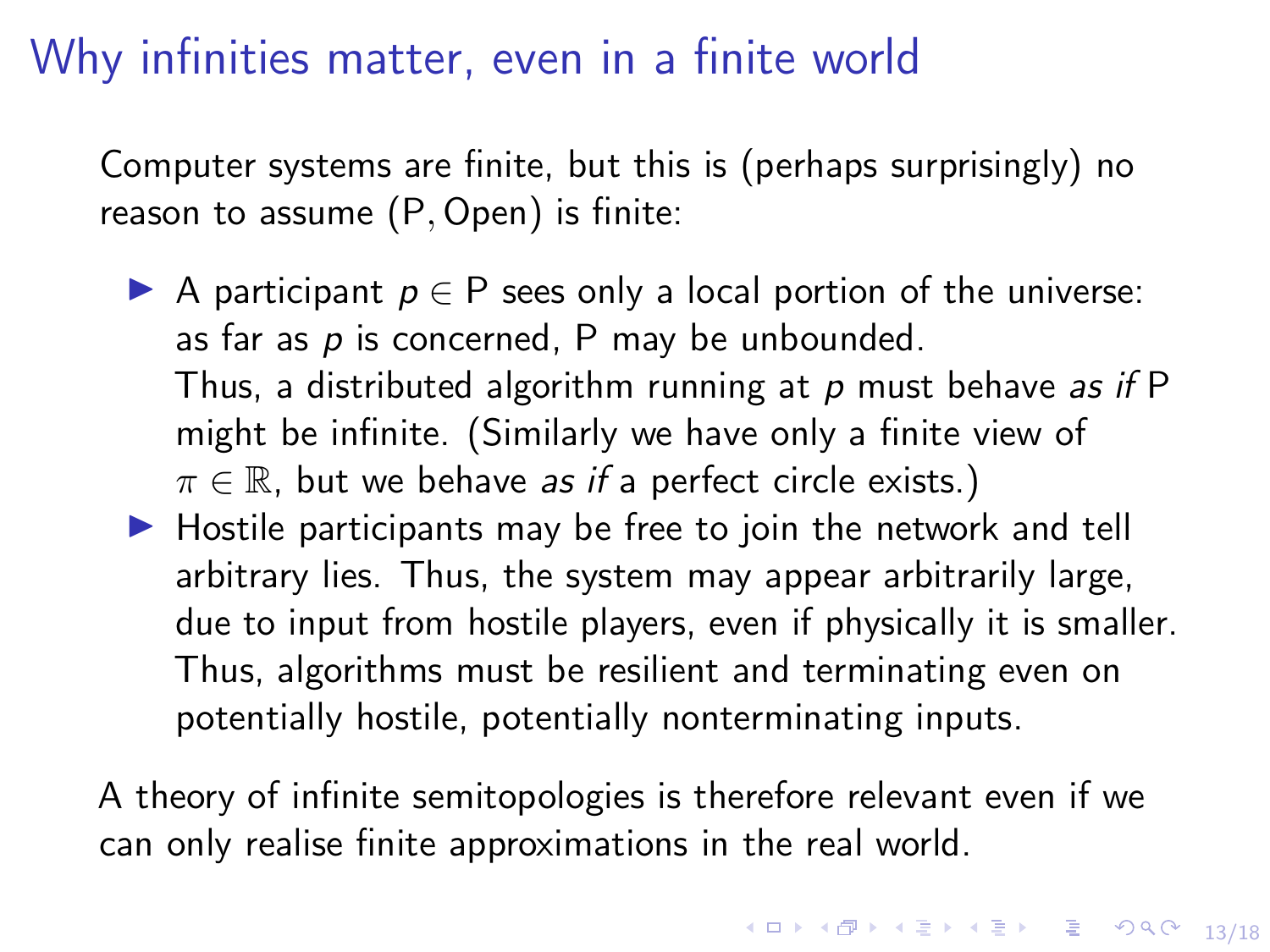## Semitopologies in practice

We can sum up the essential challenge of semitopologies for consensus as follows:

Use (semi)topology and combinatorics to design, and prove well-behavedness properties of, algorithms to compute continuous local value assignments on general classes of semitopologies.

The Stellar payments network does this, in practice, to facilitate cross-border payments.

We see broader applications to distributed systems in which notions of quorum and identity are handled locally, rather than by (some emulation of) a central authority.

The mathematics of semitopologies has rich structure . . .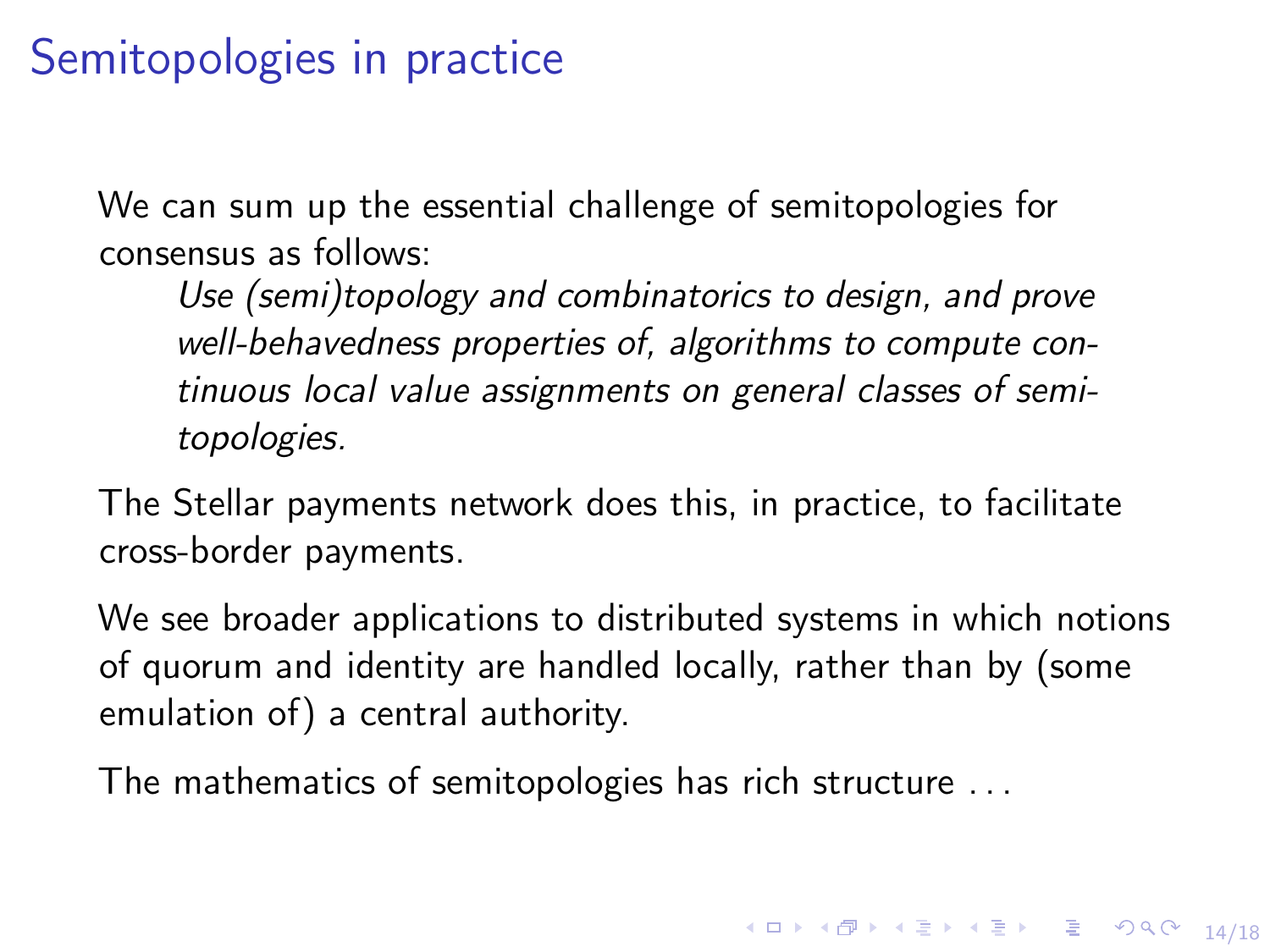## A flavour of the rest of the maths

### Definition.

- A witness function is an assignment  $w : P \rightarrow fin(pow(P))$ (finite set of subsets of P).
- $\triangleright$  Given a w, the witness semitopology sets O to be open when  $p \in O$  implies  $w \subseteq O$  for at least one witness  $w \in w(p)$ .

10 → 1日→ 1월 → 1월 → 1월 → 10 0 15/18

This is how Stellar actually works: participants don't choose quorums; they choose witnesses, and quorums are dynamically computed as needed.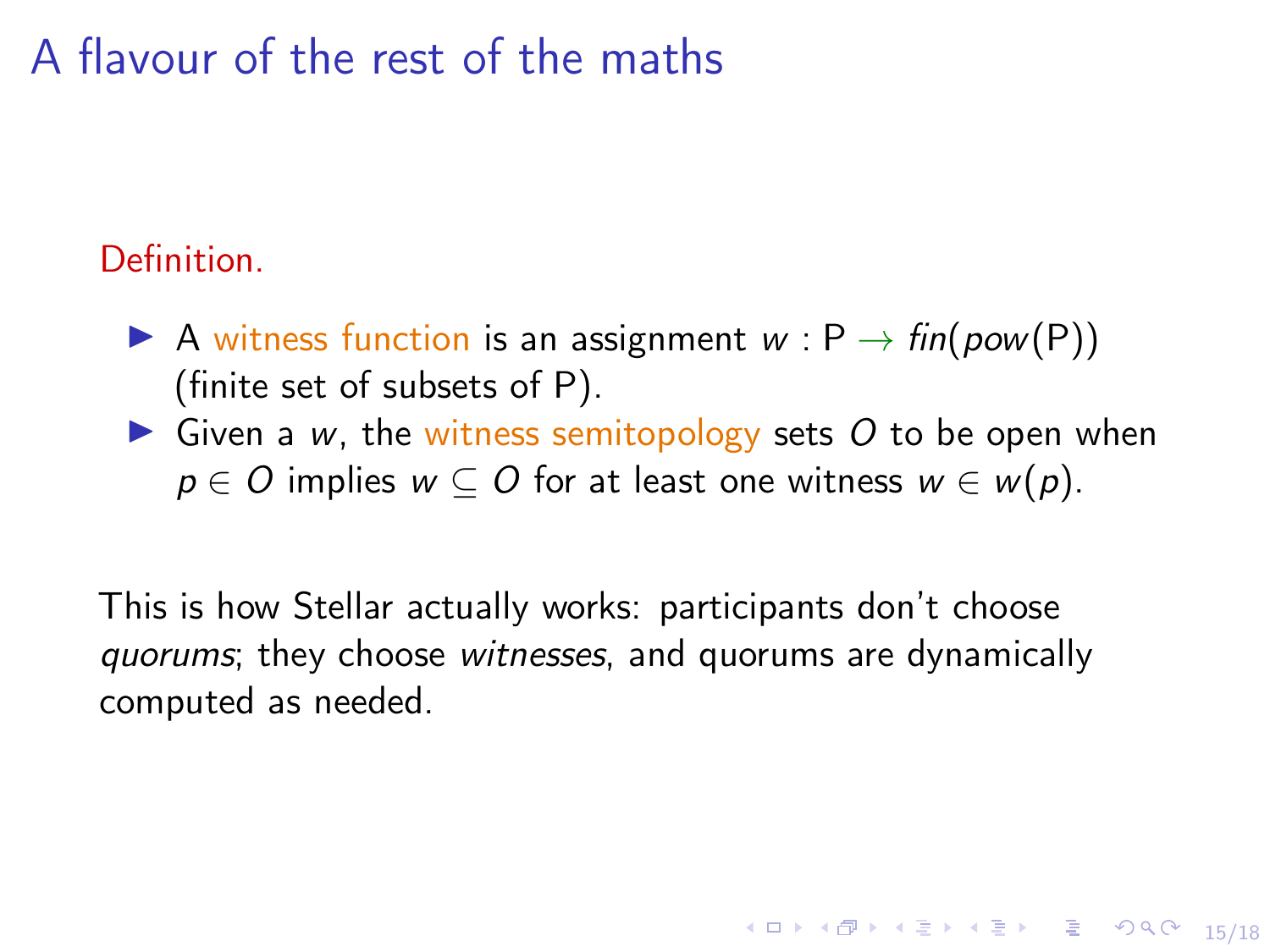A flavour of the rest of the maths: semicompactness

Proposition. Suppose  $O_0 \supseteq O_1 \supseteq O_2 \dots$  is a descending chain of open sets in a witness semitopology.



[\(Image credit: Katzourakis.](https://www.researchgate.net/profile/Nikos-Katzourakis/publication/321085532_An_Illustrative_Introduction_to_Modern_Analysis/links/5a27c73aaca2727dd883c956/An-Illustrative-Introduction-to-Modern-Analysis.pdf?origin=publication_detail)  $F \rightarrow O$ )

Then  $\bigcap O_i$  is open. (Infinite intersections of opens aren't generally open, but they are here.) As a corollary, every  $p \in O$  has a minimal open neighbourhood  $p \in M \subset O$ .

16/18 16/18 - 19 14 15 14 15 15 16 16 17 18 This expresses a termination property: a minimal open neighbourhood for p always exists, for a local value assignment. Open Problem: Does semicompactness characterise witness semitopologies?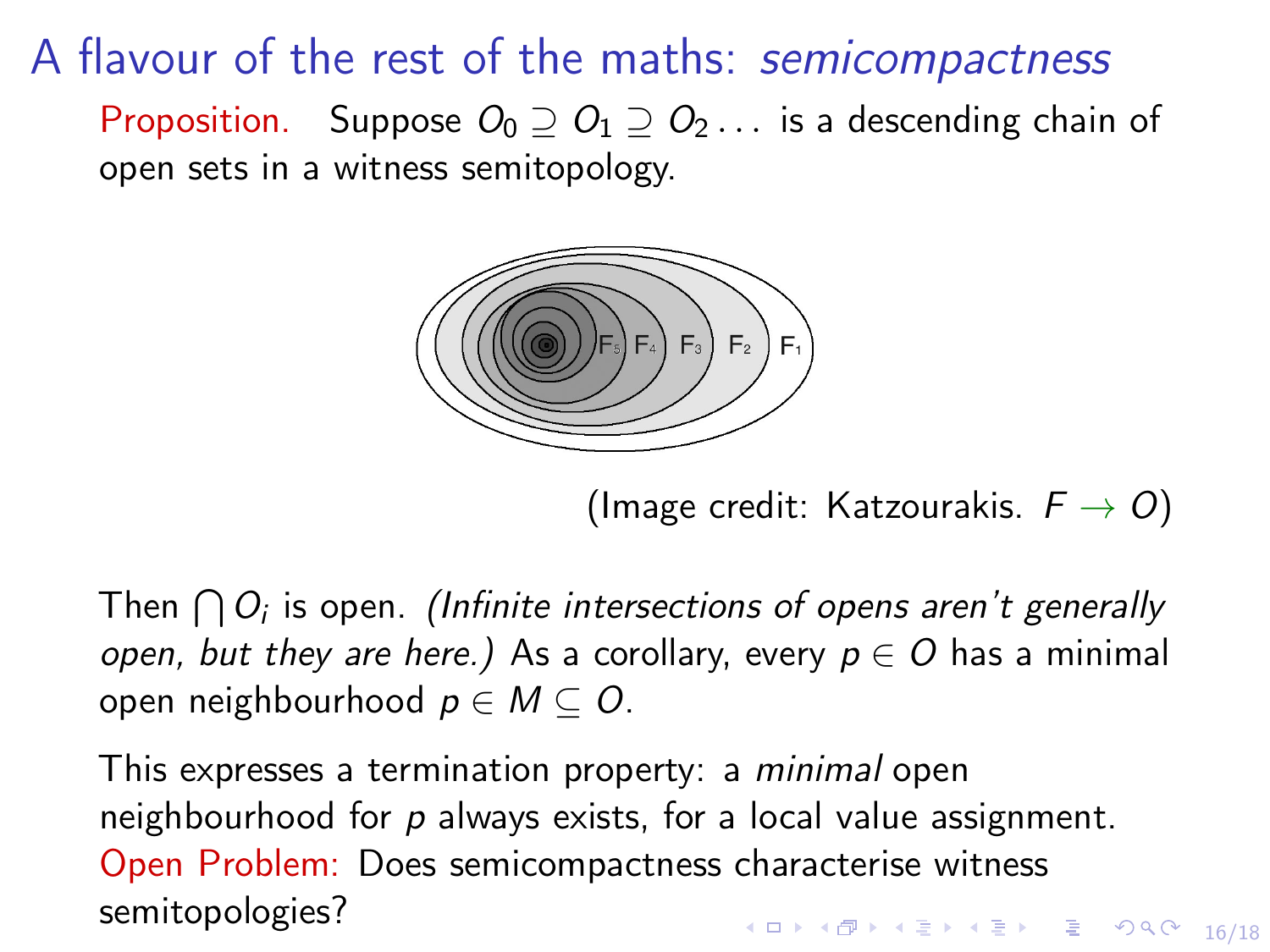## Conclusions

Semitopology generalises topology, and is useful in the study of distributed algorithms, including for consensus. In this world, continuity at  $p$  is interpreted as consensus at  $p$ .

We are particularly interested in computing continuous functions on anti-Hausdorff spaces having lots of intertwined points. Far from being boring, such intertwined spaces have rich mathematical, combinatorial, and algorithmic structure.

Semitopologies may become of increasing relevance, especially as distributed systems become more common, especially due to recent interest in *heterogeneous* distributed systems, which are truly distributed in the sense that they do not necessarily seek to emulate the effect of a centralised authority.